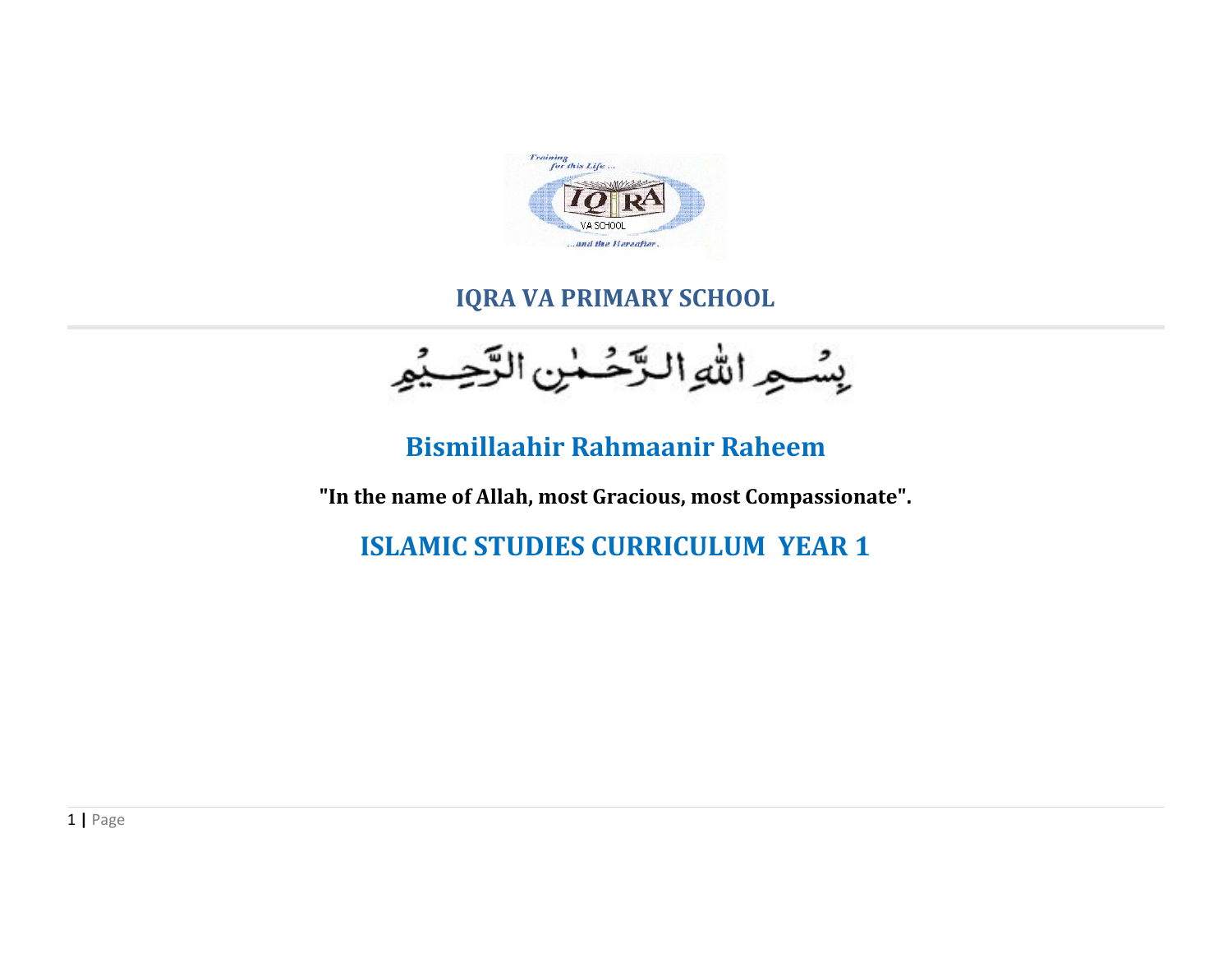| <b>IQRA VA PRIMARY SCHOOL</b><br><b>ISLAMIC STUDIES LONG TERM PLAN</b>                |                                                                                                                                                                                                         |                                                                                                                                                                                                           |                                                                                                                                                                                                                                                       |                                                                                                                                                                                                                        |                                                                                                                                                                                                                                                                                  |  |  |  |
|---------------------------------------------------------------------------------------|---------------------------------------------------------------------------------------------------------------------------------------------------------------------------------------------------------|-----------------------------------------------------------------------------------------------------------------------------------------------------------------------------------------------------------|-------------------------------------------------------------------------------------------------------------------------------------------------------------------------------------------------------------------------------------------------------|------------------------------------------------------------------------------------------------------------------------------------------------------------------------------------------------------------------------|----------------------------------------------------------------------------------------------------------------------------------------------------------------------------------------------------------------------------------------------------------------------------------|--|--|--|
| <b>YEAR 1</b>                                                                         |                                                                                                                                                                                                         |                                                                                                                                                                                                           |                                                                                                                                                                                                                                                       |                                                                                                                                                                                                                        |                                                                                                                                                                                                                                                                                  |  |  |  |
|                                                                                       | <b>WEEK: 2 7<sup>th</sup> Sep 2020</b><br>3 14th Sep 2020                                                                                                                                               | WEEK: 4 21 <sup>th</sup> Sep 2020                                                                                                                                                                         | <b>WEEK: 5 28rd Oct 2020</b>                                                                                                                                                                                                                          | <b>WEEK: 6 5th Oct 2020</b>                                                                                                                                                                                            | <b>WEEK: 7 12th Oct 2020</b>                                                                                                                                                                                                                                                     |  |  |  |
| <b>AU</b><br>TU<br><b>MN</b><br>$\mathbf{1}$<br><b>BO</b><br><b>OK</b><br>$\mathbf 1$ | <b>UNIT</b><br><b>Introduction to</b><br>$\bullet$<br><b>Belief</b><br><b>The Pillars of Islam</b><br>$\bullet$<br><b>Introduction to the</b><br>Qur'aan<br><b>How Muslims</b><br>celebrate Eid-ul-Fitr | <b>UNIT 2</b><br>The Shahaadah:<br>$\bullet$<br>(Part 1)<br>The Shahaadah:<br>(Part 2)<br><b>Respecting the</b><br>Qur'aan<br><b>Soorah Al-Fatiha</b><br>(with English<br>meaning): The<br><b>Opening</b> | <b>UNIT 3</b><br><b>Knowing the</b><br>$\bullet$<br><b>Prophet</b><br>Allah $\overline{\mathscr{L}}$ - The<br>$\bullet$<br>Creator<br><b>Completeness of</b><br>$\bullet$<br>the Qur'aan<br><b>Soorah An-Naas</b><br>with English<br>meaning: Mankind | <b>UNIT 4</b><br>Allah Creation<br><b>The Three</b><br><b>Principles</b><br><b>Revelation of the</b><br>Qur'aan<br><b>Soorah An-Naas</b><br>with English<br>meaning: Mankind                                           | <b>UNIT 5</b><br>Allah's<br><b>Creation REVIEW</b><br><b>The Shahaadah</b><br><b>REVIEW</b><br>The Qur'aan<br><b>REVIEW</b><br>Soorah Al-Fatiha,<br>$\bullet$<br><b>Soorah An-Naas</b><br><b>REVIEW</b><br>WEEK: 8 19th Oct 2020<br><b>TEST AND TEACHER</b><br><b>ASSESSMENT</b> |  |  |  |
|                                                                                       | 2 <sup>nd</sup> Nov 2020<br><b>WEEK: 1</b><br>9 <sup>th</sup> Nov 2020<br>$\overline{2}$                                                                                                                | 16 <sup>th</sup> Nov 2020<br>WEEK: 3                                                                                                                                                                      | 23rd Nov 2020<br><b>WEEK: 4</b>                                                                                                                                                                                                                       | 30 <sup>th</sup> Dec 2020<br><b>WEEK: 5</b>                                                                                                                                                                            | <b>WEEK: 6 7<sup>th</sup> Dec 2020</b>                                                                                                                                                                                                                                           |  |  |  |
| <b>AU</b><br>TU<br><b>MN</b><br>$\overline{2}$                                        | <b>UNIT 13</b><br>Hajj: The Fifth Pillar<br>Labayk<br>$\bullet$                                                                                                                                         | <b>UNIT 14</b><br>The Benefits of Hajj<br><b>Practical Haj</b><br>$\bullet$<br><b>REVIEW Suwar</b>                                                                                                        | <b>UNIT 6</b><br><b>Introduction to</b><br><b>History</b><br>The Names of the<br>$\bullet$<br>Prophet and<br><b>His Family</b><br><b>Reading the</b><br>$\bullet$<br>Qur'aan<br>Soorah Al - Falaq:<br><b>The Daybreak</b>                             | <b>UNIT7</b><br>The Prophet's<br><b>Birth and</b><br>Childhood<br><b>Salah: The Second</b><br><b>Pillar of Islam</b><br><b>Seeking Refuge in</b><br>Allah<br><b>Surah Ikhlaas The</b><br>$\bullet$<br><b>Sincerity</b> | <b>UNIT 8</b><br><b>The Five Daily</b><br><b>Prayers</b><br><b>How to Perform</b><br><b>Salah</b><br><b>Soorah Al-Lahab:</b><br>Al-Lahab<br>WEEK: 7 14th Dec 2020<br><b>TEST AND TEACHER</b><br><b>ASSESSMENT</b>                                                                |  |  |  |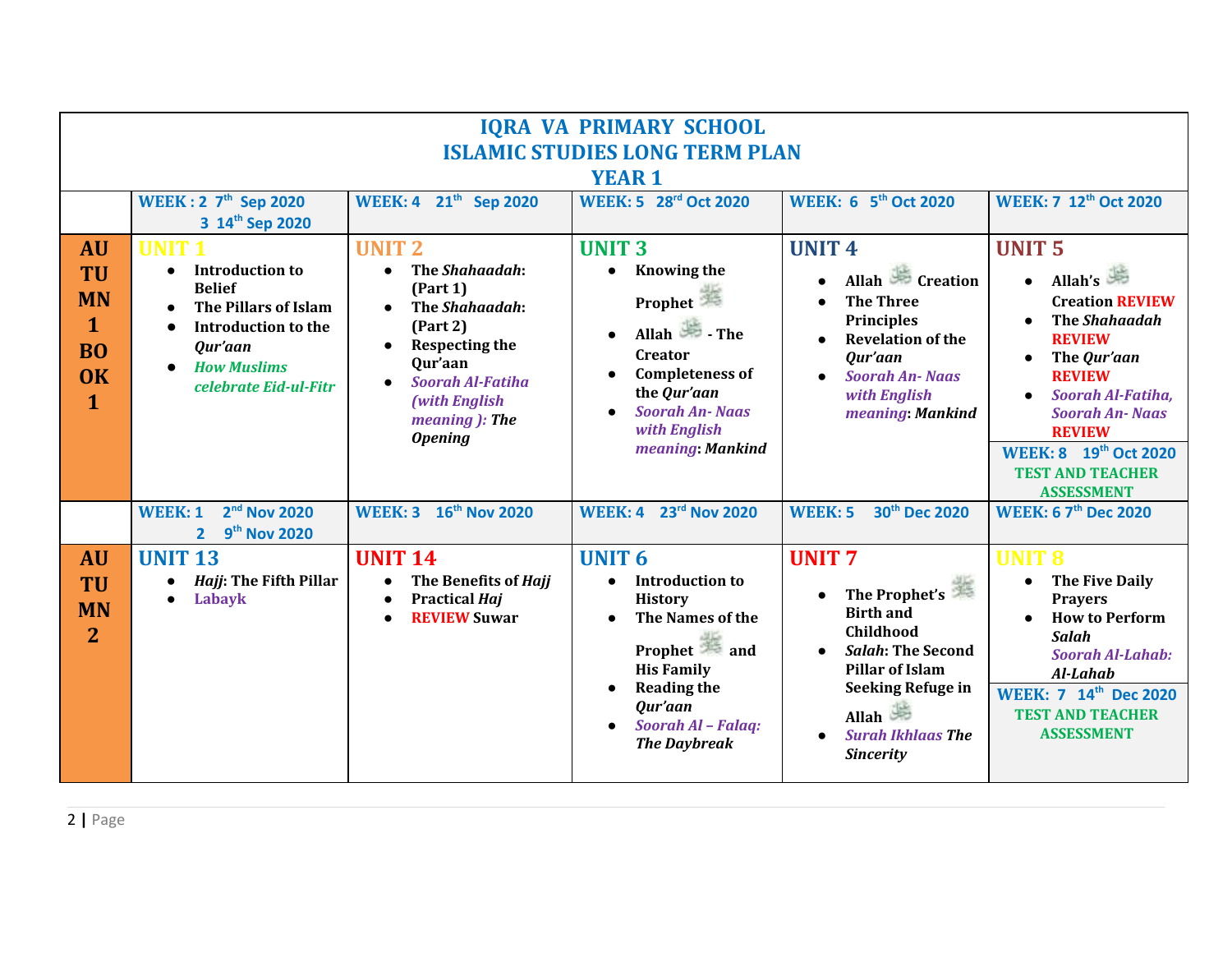|                                                       | 5 <sup>th</sup> Jan 2021<br>WEEK:1                                                                                                                                                                                          | WEEK:2 11 <sup>th</sup> Jan 2021                                                                                                            | 18 <sup>th</sup> Jan 2021<br><b>WEEK: 3</b>                                                                                              | <b>WEEK: 4 25th Jan 2021</b>                                                                                                                                                                                                              | $1st$ Feb 2021<br><b>WEEK: 5</b>                                                                                                                                                                                |
|-------------------------------------------------------|-----------------------------------------------------------------------------------------------------------------------------------------------------------------------------------------------------------------------------|---------------------------------------------------------------------------------------------------------------------------------------------|------------------------------------------------------------------------------------------------------------------------------------------|-------------------------------------------------------------------------------------------------------------------------------------------------------------------------------------------------------------------------------------------|-----------------------------------------------------------------------------------------------------------------------------------------------------------------------------------------------------------------|
| <b>SP</b><br><b>RI</b><br><b>NG</b>                   | <b>UNIT 9</b><br><b>Practical Salah</b><br>$\bullet$<br><b>Zakah:The Third</b><br><b>Pillar</b><br><b>Soorah An-Nasr:</b><br><b>Succour</b><br><b>Soorah</b><br>$\bullet$<br><b>Al-Kaafiroon: The</b><br><b>Disbeliever</b> | <b>UNIT 10</b><br><b>Salah: REVIEW</b><br>Prophet<br>$\bullet$<br>Muhammad<br><b>REVIEW</b><br><b>SoorahAl-Kauther:</b><br><b>Abundance</b> | <b>UNIT 11</b><br>The Benefits of<br>Zakah<br>Zakah is an<br>ʻIbaadah<br><b>SoorahAl-Kauther</b><br>: Abundance                          | <b>UNIT 12</b><br>Sawm of<br>$\bullet$<br><b>Ramadaan: The</b><br><b>Fourth Pillar</b><br>The Benefits of<br>$\bullet$<br><b>Fasting in</b><br>Ramadaan<br><b>REVIEW: Soorah</b><br>$\bullet$<br>Al-Kaafiroon,<br><b>SoorahAl-Kauther</b> | <b>UNIT 15 (BOOK 2)</b><br>Zakah and Hajj:<br><b>REVIEW</b><br><b>Sawm: REVIEW</b><br>Soorah-Al-Ma'un:<br><b>Small Kindnesses</b><br>WEEK: 6-7 8th Feb 2021<br><b>TEST AND TEACHER</b><br><b>ASSESSMENT</b>     |
|                                                       | 22 <sup>nd</sup> Feb 2021<br>WEEK:1                                                                                                                                                                                         | <b>WEEK:2</b> 1st March 2021                                                                                                                | <b>WEEK: 3 8th March 2021</b>                                                                                                            | <b>WEEK:4 15th March 2021</b>                                                                                                                                                                                                             | 22 <sup>th</sup> March 2021<br><b>WEEK:5</b>                                                                                                                                                                    |
| <b>SP</b><br><b>RI</b><br><b>NG</b><br>$\overline{2}$ | <b>UNIT 16</b><br><b>Introduction to</b><br>Worship<br><b>Tahaarah is Part of</b><br><b>Islam</b><br>Soorah-Al-Ma'un:<br><b>Small Kindnesses"</b>                                                                           | <b>UNIT 17</b><br><b>Keeping Things</b><br><b>Clean</b><br>Istinjaa'<br>$\bullet$<br><b>Soorah As-Shita</b><br>:"Winter" or<br>"Qureysh     | <b>UNIT 18</b><br><b>Isttijmaar</b><br><b>Manners of Going</b><br>to the Toilet<br><b>Dua when</b><br>entering and<br>exiting the toilet | <b>UNIT 19</b><br><b>Wudoo': Part 1</b><br>$\bullet$<br><b>Wudoo': Part 2</b><br>$\bullet$<br><b>Soorah</b><br>$\bullet$<br>As-Shita:"Winter"<br>or "Qureysh                                                                              | <b>UNIT 20</b><br>Tahaarah:REVIEW<br><b>Wudoo' REVIEW</b><br><b>REVIEW:</b><br>Soorah-Al-Ma'un:,Soor<br>ah As-Shita "<br>29 <sup>th</sup> March 2021<br>WEEK: 6<br><b>TEST AND TEACHER</b><br><b>ASSESSMENT</b> |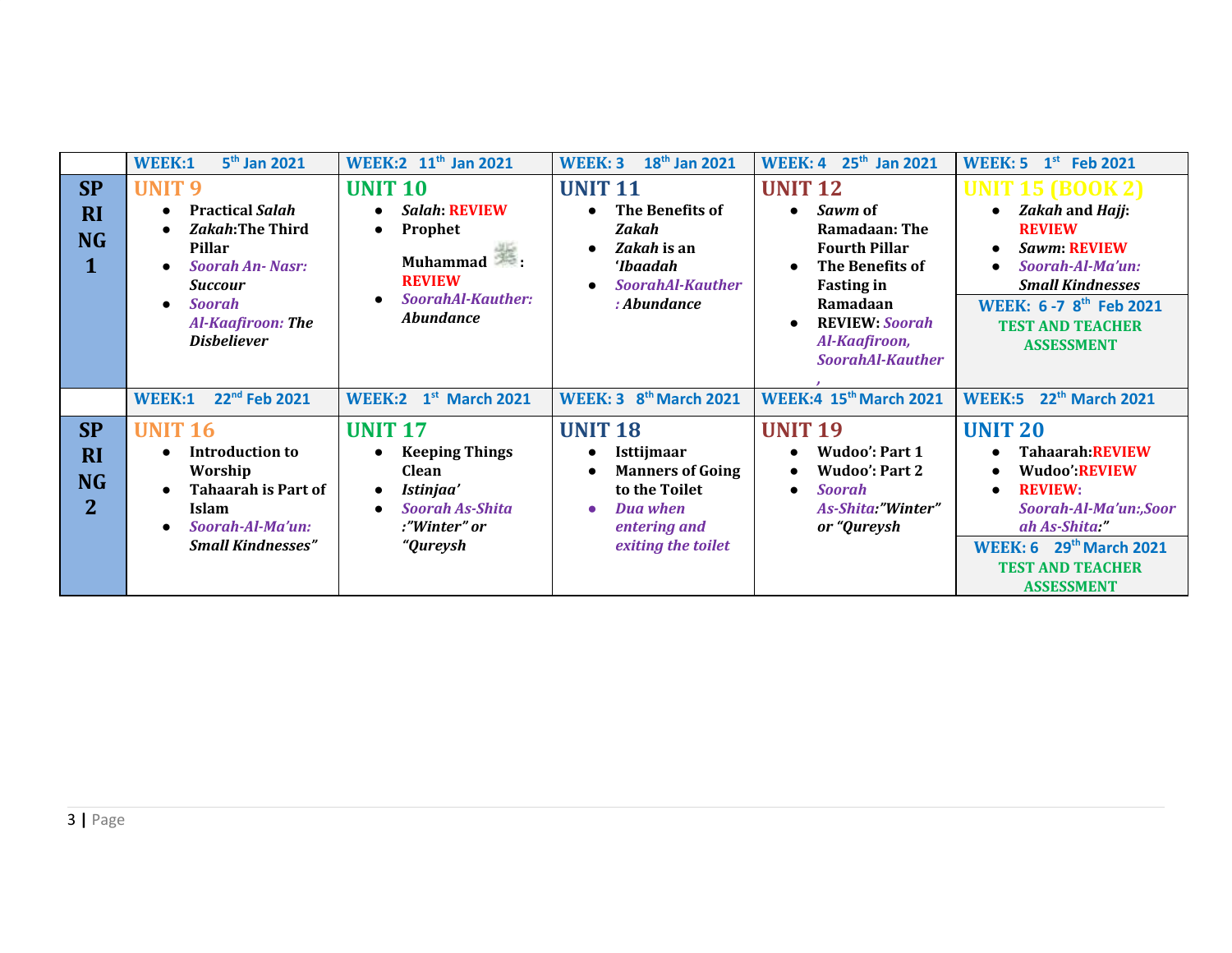|                                                                                   | <b>WEEK:1 12th April 2021</b>                                                                                                                                               | <b>WEEK:2</b> 19th April 2021                                                                                                                                                         | 26 <sup>th</sup> May 2021<br>WEEK:3                                                                                                                                                                                             | WEEK:4 $3rd$<br><b>May 2021</b>                                                                                                                                                                           | 17 <sup>th</sup> May 2021<br><b>WEEK:5</b>                                                                                                                                                                                                                                                |
|-----------------------------------------------------------------------------------|-----------------------------------------------------------------------------------------------------------------------------------------------------------------------------|---------------------------------------------------------------------------------------------------------------------------------------------------------------------------------------|---------------------------------------------------------------------------------------------------------------------------------------------------------------------------------------------------------------------------------|-----------------------------------------------------------------------------------------------------------------------------------------------------------------------------------------------------------|-------------------------------------------------------------------------------------------------------------------------------------------------------------------------------------------------------------------------------------------------------------------------------------------|
| <b>SU</b><br>M<br><b>ME</b><br>$\overline{\mathbf{R}}$<br>$\mathbf{1}$            | <b>UNIT 21</b><br><b>Practical Wudoo'</b><br><b>Introduction to</b><br><b>Manners</b><br><b>Soorah Al-Fil: The</b><br>Elephant                                              | UNIT 22<br><b>Introduction to the</b><br><b>Remembrances of</b><br>Allah<br><b>Remembrance of</b><br>Allah <i>Aayat</i><br>Al-Kursi (Part 1)<br><b>Soorah Al-Fil: The</b><br>Elephant | <b>UNIT 23</b><br><b>Remembrance of</b><br>Allah $\longrightarrow$ Aayat<br>Al-Kursi (Part 1)<br><b>Remembrance of</b><br>$\bullet$<br>Allah Soorah<br><b>Al-Ikhlaas</b><br><b>Soorah</b><br>Al-Humazah: The<br><b>Traducer</b> | <b>UNIT 24</b><br><b>Remembrance of</b><br>$\bullet$<br>Allah Soorah<br><b>Al-Falaq</b><br><b>Remembrance of</b><br>Allah Soorah<br><b>An-Naas</b><br><b>Soorah</b><br>Al-Humazah: The<br><b>Traducer</b> | <b>UNIT 25</b><br><b>REVIEW</b> of the<br><b>Remembrance of</b><br>Allah $Aayat$<br><b>Al-Kursi</b><br><b>REVIEW</b> of the<br><b>Remembrance of</b><br>Allah The Last<br><b>Three Soorahs</b><br><b>WEEK:6</b> 24 <sup>th</sup> May 2021<br><b>TEST AND TEACHER</b><br><b>ASSESSMENT</b> |
|                                                                                   | <b>WEEK:1 1st June 2021</b>                                                                                                                                                 | <b>WEEK:2</b><br>7 <sup>th</sup> June 2021                                                                                                                                            | 14 <sup>th</sup> June 2021<br><b>WEEK:3</b>                                                                                                                                                                                     | 21 <sup>th</sup> June 2021<br><b>WEEK: 4</b><br>28 <sup>th</sup> July 2021<br>5.                                                                                                                          | 5 <sup>th</sup> July 2021<br><b>WEEK: 6</b><br>12 <sup>th</sup> July 2021                                                                                                                                                                                                                 |
| <b>SU</b><br>M<br><b>ME</b><br>$\overline{\mathbf{R}}$<br>$\overline{\mathbf{2}}$ | <b>UNIT 26</b><br><b>Being Good to</b><br>$\bullet$<br>parents<br><b>Parent's Time</b><br><b>Dua when leaving</b><br>$\bullet$<br>the home and<br>when entering the<br>home | <b>UNIT 27</b><br><b>Respecting Our</b><br><b>Parents</b><br><b>Private Property</b><br><b>Dua when sleeping</b><br>and on awakenin.                                                  | <b>UNIT 28</b><br><b>Other People's</b><br><b>Property</b><br><b>Public Property</b><br><b>Dua when wearing</b><br>a new garment                                                                                                | <b>UNIT 29</b><br><b>Taking Care of</b><br><b>Belongings</b><br><b>Parents: REVIEW</b><br><b>PROPERTY:</b><br><b>REVIEW</b>                                                                               | <b>END OF YEAR</b><br><b>TEACHER ASSESSMENT</b>                                                                                                                                                                                                                                           |